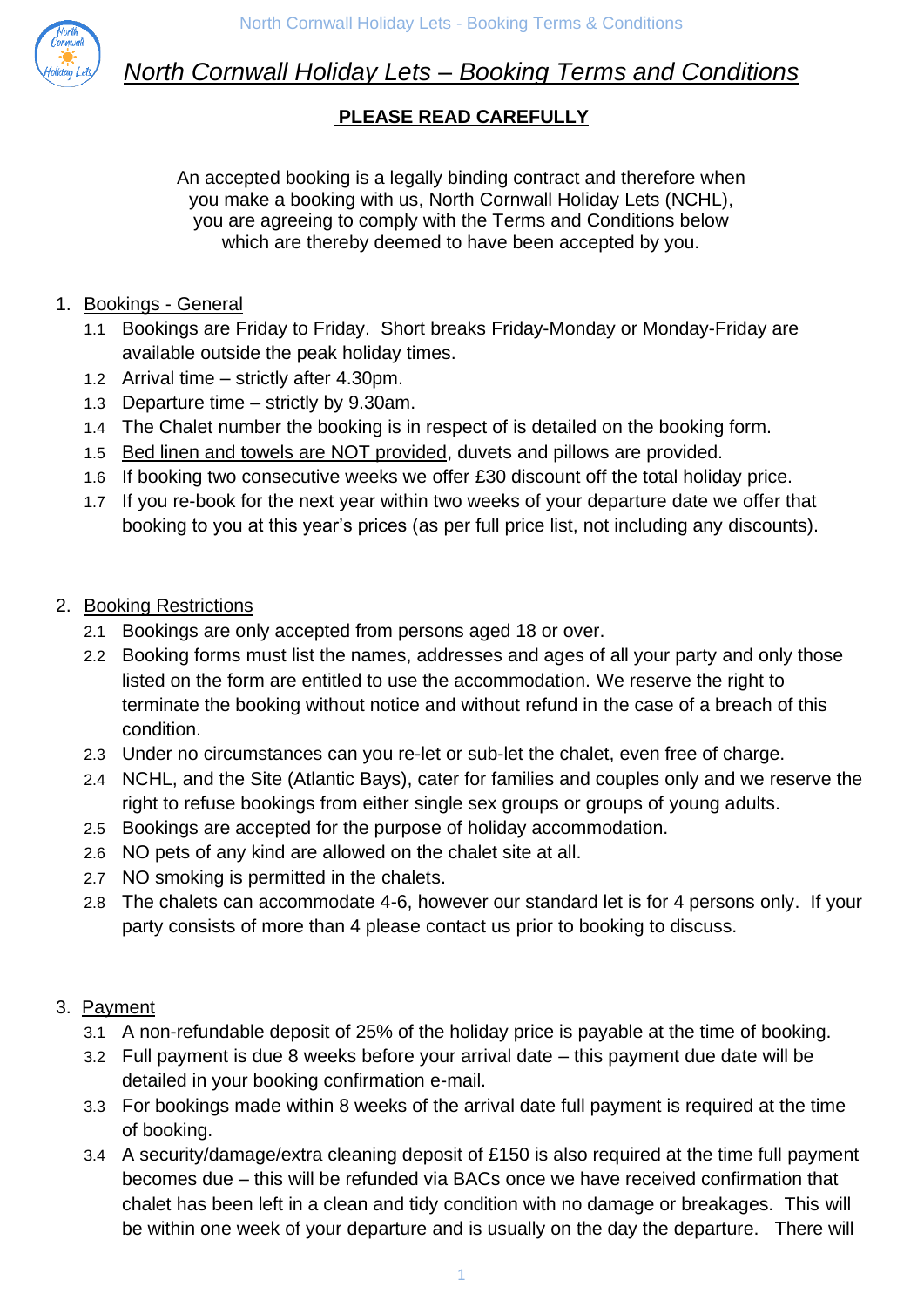be a charge for losses/breakages and the security deposit may be adjusted should any extra cleaning be required. If damage/loss exceeds the £150, we will issue an invoice for the difference which will be due for immediate payment.

- 3.5 Late payment of the 25% deposit, full payment and security deposit may result in your booking being cancelled – if you find that the full balance and security deposit will not reach us by the due date it is imperative that you contact us.
- 3.6 Cancellations will only be accepted in writing. We will endeavour to re-let the chalet for the period concerned, however this is at our discretion and entirely from a customer service and goodwill perspective. If re-letting can be arranged we will refund monies paid, less a £50 administrative charge and any discount we had to offer to enable the re-let.
- 3.7 **We strongly advise that you take out comprehensive Holiday Cancellation Insurance –** *if you choose not to do so then you accept responsibility for any loss you may incur due to your cancellation.*
- 3.8 We will not cancel your booking except in exceptional circumstances beyond our control. In such an event we will notify as soon as possible and promptly refund all payments made. Our liability for cancellation will be limited to payments made to us.

## 4. Your Responsibilities

- 4.1 To ensure that all the information provided on the booking form is true, accurate and current. If any details change (party members, addresses, e-mail address, telephone number etc) you must advise us promptly.
- 4.2 To ensure the chalet is occupied/used for the purpose of a holiday and by you and your party (listed on booking form) only.
- 4.3 To ensure you bring bed linen with you and it is used on all beds.
- 4.4 To ensure the property and its contents, fittings, equipment etc are treated with respect. If any breakages or damage occurs this must be reported immediately in order to allow time for repair before the next guests arrive.
- 4.5 To ensure that all windows are closed, plus the door is closed and locked when leaving the chalet vacant and at the time of departure.
- 4.6 To close curtains/blinds when the chalet is vacant to protect the contents from the strong Cornish sunshine.
- 4.7 At departure, all curtains and blinds must be left closed/down.
- 4.8 To arrive after the detailed arrival time and leave by the detailed departure time.
- 4.9 To leave the chalet in a clean and tidy condition on your departure, as it was on your arrival.
- 4.10 To keep noise to a minimum between the hours of 11pm and 7am and be respectful of neighbouring chalets and their occupants.

#### 5. Our Responsibilities

- 5.1 To ensure the chalet is well maintained to provide you a clean, tidy and comfortable facility with furniture, fittings and equipment as detailed/described.
- 5.2 To make every effort to ensure all items of equipment described and supplied are in good working condition. However, no guarantee is given, or liability accepted, if any breakdown occurs. Repairs are always rectified as soon as possible, however delays out of our control may occur.